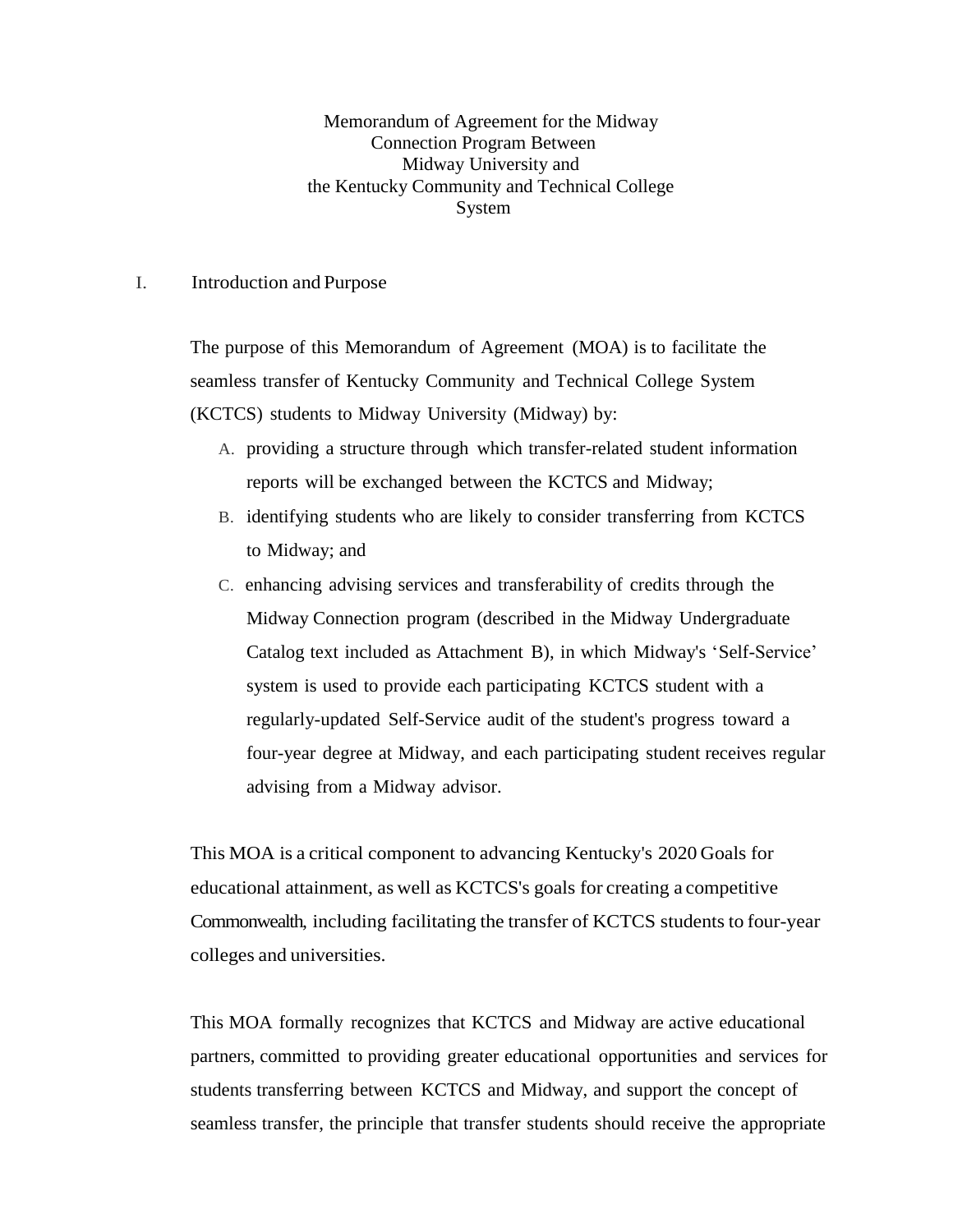student support to successfully transfer.

KCTCS and Midway enter this MOA in the spirit of cooperation and mutually recognize each other as quality institutions of higher learning. Each institution, furthermore, is dedicated to serving students regardless of age, race, color, religion, sex, sexual orientation, disability, national origin, veteran status, or genetic information.

## II. Elements of the Agreement

KCTCS and Midway agree to collaborate as outlined in this MOA toward the goals of exchanging transfer information, identifying potential transfer students, and enhancing advising services to provide maximum opportunities and choices for KCTCS students to transfer to baccalaureate-degree programs at Midway.

## A. DUTIES AND RESPONSIBILITIES OF KCTCS a. Student Information:

- i. Reports: KCTCS System Office will provide reports per the following schedule regarding currently-enrolled KCTCS students: A. April-Report of the KCTCS All-Academic Team (two students from each college are chosen forthis honor).
- ii. Transcripts: KCTCS System Office will provide transcripts (in a format mutually agreed upon by the Institutional Contacts for KCTCS and Midway) after each semester for all students currently enrolled in the Midway Connection program, subject to the Institutions having obtained in the Midway Connection agreement all necessary releases to do so under applicable privacy laws (e.g., FERPA).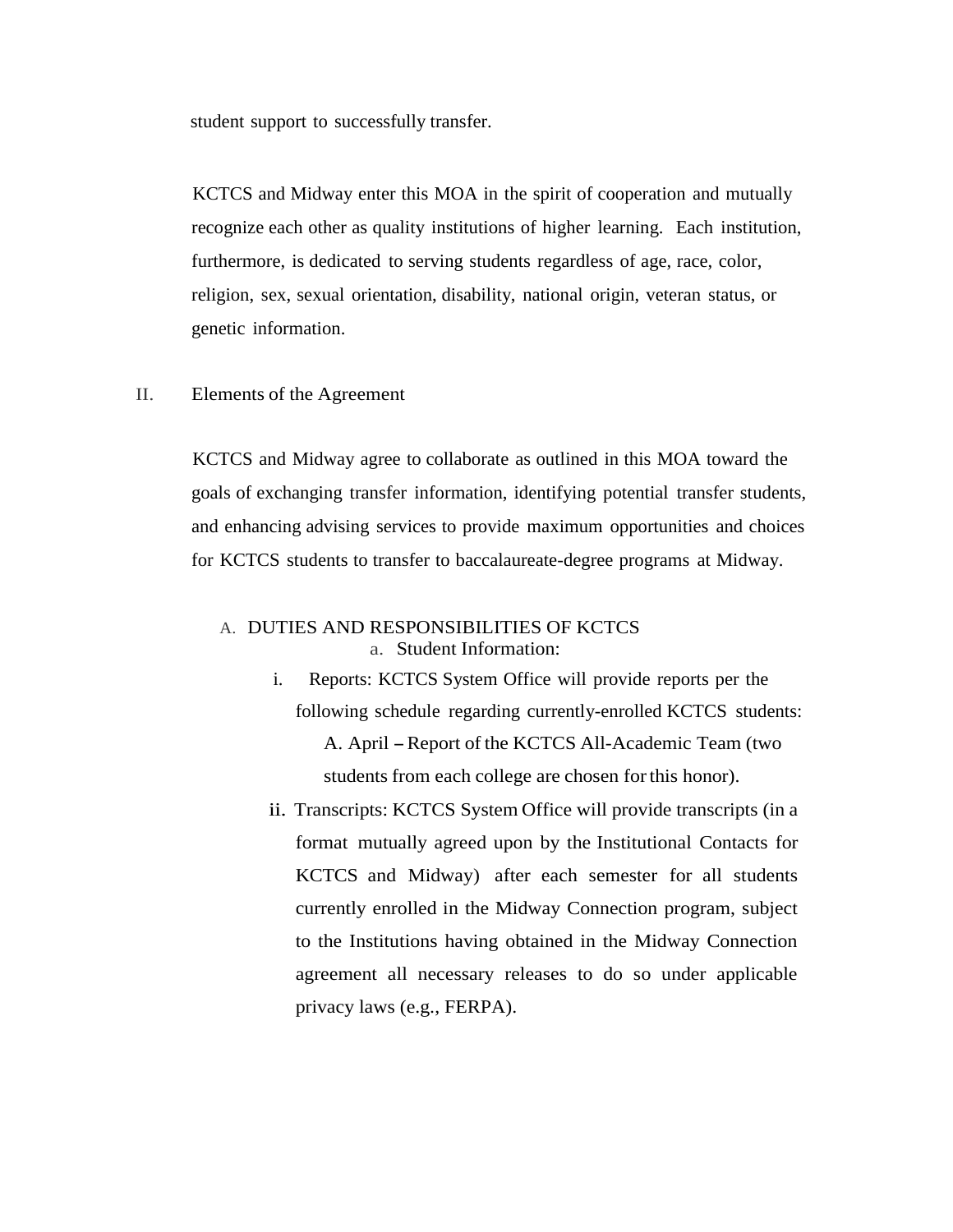b. Format and Data: Each report will be in Microsoft Excel format (or electronic- transfer format mutually agreed upon by the Institutional Contacts at each institution listed in Attachment A). Each report will be sorted by college and will include the following data elements: college name, credential seeking/awarded, academic plan, number of credited hours earned, name, address, county of residence, email address, telephone, date of birth, sex, and race. Sex and race are self-reported by students and will only be provided for students who have self- reported that data. Each report will indicate students who have enrolled in at least one online course while attending KCTCS.

Information for students who have expressly indicated that they do not want information shared (i.e., those with FERPA flags) will not be included in these reports.

The file layout of each report will have a consistent layout where possible unless otherwise noted in this Agreement. The report of Phi Theta Kappa inductees may not follow the file layout of other reports provided per this Agreement. As a courtesy to Midway, KCTCS System Office will acquire this information from Phi Theta Kappa and will not alter the information or file format before forwarding to Midway.

c. Distribution: Each report will be sent electronically to the institutional contact designated by Midway pursuant to the schedule outlined in this Agreement. Only the individual noted in the Agreement will receive these reports and will be responsible for its distribution to all appropriate persons at Midway. KCTCS System Office agrees that no additional request from Midway is required to receive the reports referenced herein to be distributed from the KCTCS System Office.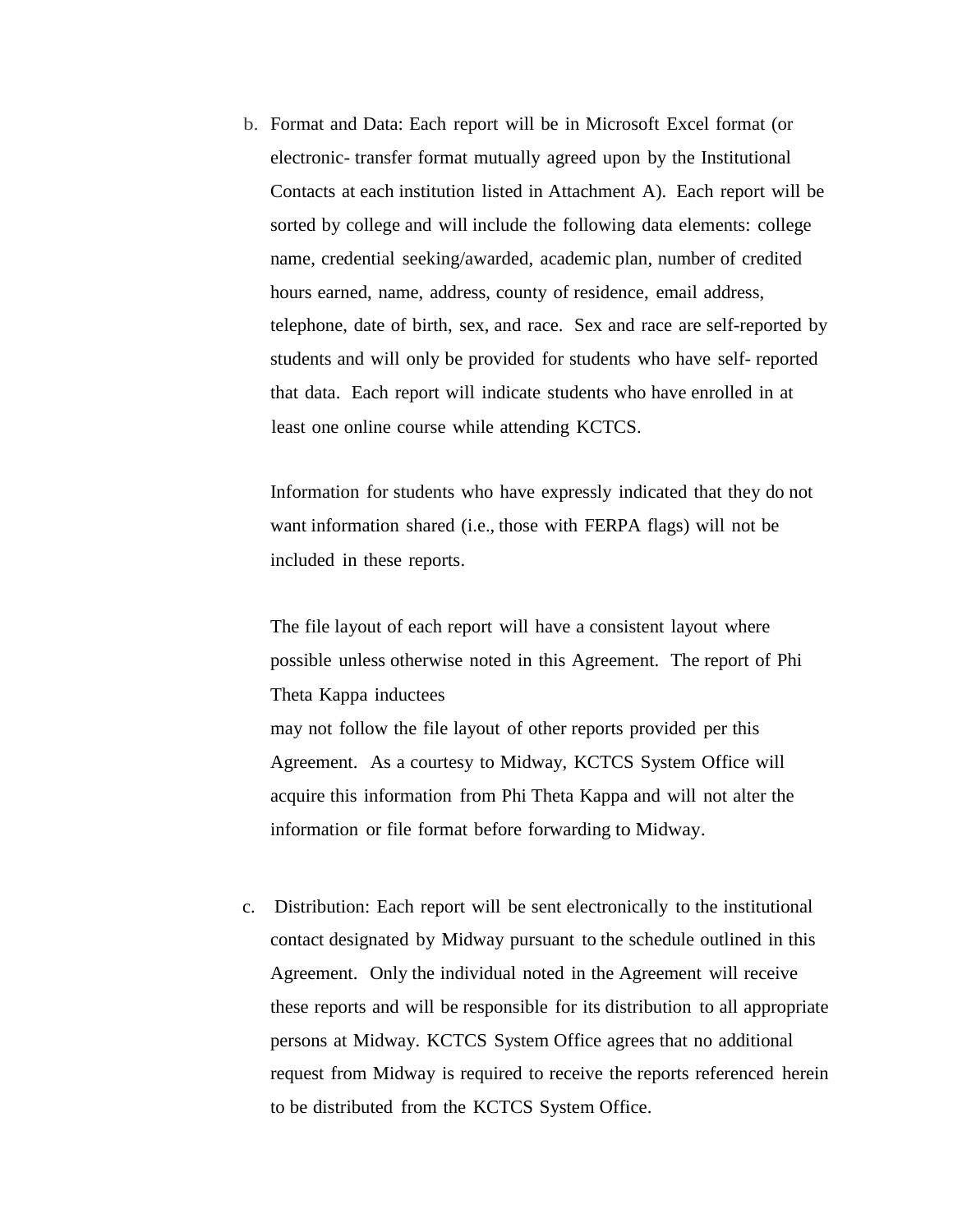- d. Requests for Information: Midway may initiate reasonable requests for student information to the KCTCS System Office institutional contact. KCTCS will provide to the Midway institutional contact the following information as time and resources permit:
	- i. information contained in the reports referenced herein; and
	- ii. requests for information reasonably similar to information contained in these reports.

## B. DUTIES AND RESPONSIBILITIES OF MIDWAY

- a. Institutional Contact: Midway agrees to designate an individual to serve as the institutional contact pursuant to this Agreement to receive and disseminate these reports of student information to appropriate individuals at Midway.
- b. Distribution: Midway agrees and accepts responsibility for disseminating these reports and/or the information contained therein to appropriate others at Midway. Midway agrees to maintain and use the reports and information contained therein consistent with applicable federal, state, and local laws governing their use.
- c. Transfer Information: Midway agrees to provide KCTCS admissions, academic performance, and retention data in compliance with all federal, state, and local laws to assist with the monitoring and execution of this agreement. If Midwayprovides data as part of the Council on Postsecondary Education's Transfer Feedback Report, Midway will exchange information with KCTCS through that process, including both system-level and college-specific data. If Midway does not participate in the Transfer Feedback Report, Midway agrees to provide KCTCS System Office with annual data and information, including both system-level and college-specific reports, to assist with the monitoring and execution of this agreement, including:
	- i. KCTCS college from which students transferred;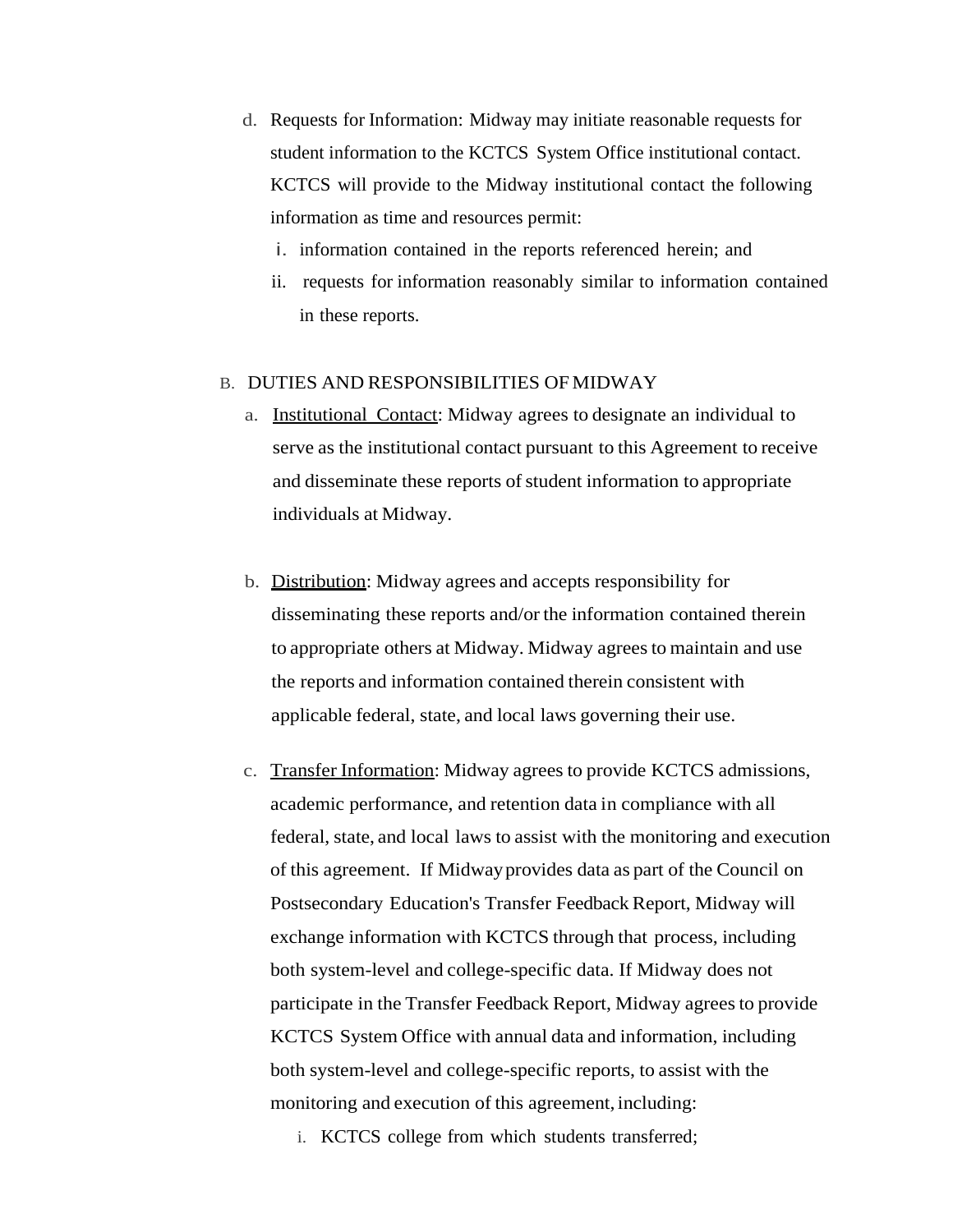ii. entering academic characteristics;

iii. number of hours transferred and what degrees they transferred into;

- iv. major program of study;
- v. transfer student retention;
- vi. GPA and
- vii. transfer student completion/graduation.
- C. Joint Duties and Responsibilities
	- a. KCTCS System Office and Midway agree to provide information that shows transfer programs for which articulation agreements have been approved. KCTCS and Midway agree to monitor any changes in curriculum or program and notify the other annually of any changes.
	- b. KCTCS System Office and Midway agree to exchange data and documents as agreed that will contribute to the maintenance and improvement of this Agreement, promote effective cooperation between KCTCS and Midway, and ensure seamless transfer opportunities for KCTCS students.
	- c. KCTCS System Office and Midway agree that any transfer-specific marketing and advising client-relation management (CRM) communications created specifically for KCTCS students will include language encouraging the completion of a two-year degree at KCTCS.
	- d. KCTCS (at system and college levels) and Midway agree to work together to provide meaningful opportunities regarding transfer to KCTCS students. At the KCTCS college level, this would include, but not be limited to, KCTCS and Midway working together to offer transfer fairs in local communities in addition to the KACRAOsponsored transfer fairs.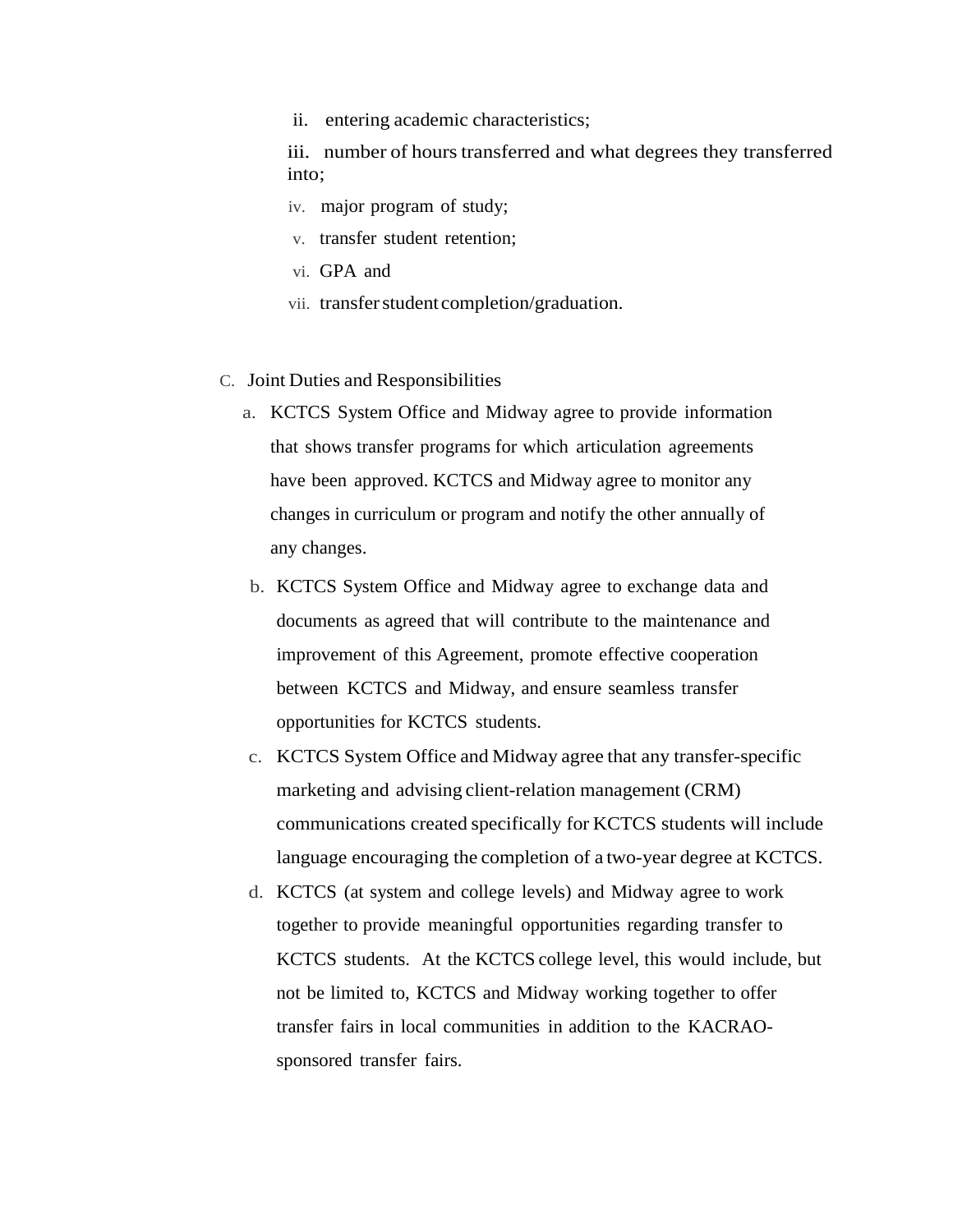## III. Evaluation of Processes

There will be an evaluation of the process established by this MOA every three years, unless there is a change in the curriculum, program or the designated institutional contact. The information obtained from this evaluation will be used to improve the transfer process for the benefit of KCTCS students.

## IV. Term and Modification of the MOA

This MOA shall be reviewed and renewed every three years upon written agreement of the parties prior to the start of the academic year.

- A. This Agreement is supplanted by a successive agreement to exchange transfer-related student information reports between the KCTCS System Office and Midway upon written agreement of the parties;
- B. Either party submits written notification to terminate this agreement 30 days prior to the identified cancellation date; and/or
- C. Either party terminates its participation upon submission of written notification 30 days prior to the identified cancellation date.

## V. Implementation of the Agreement

This agreement will be considered in force when signed by all parties.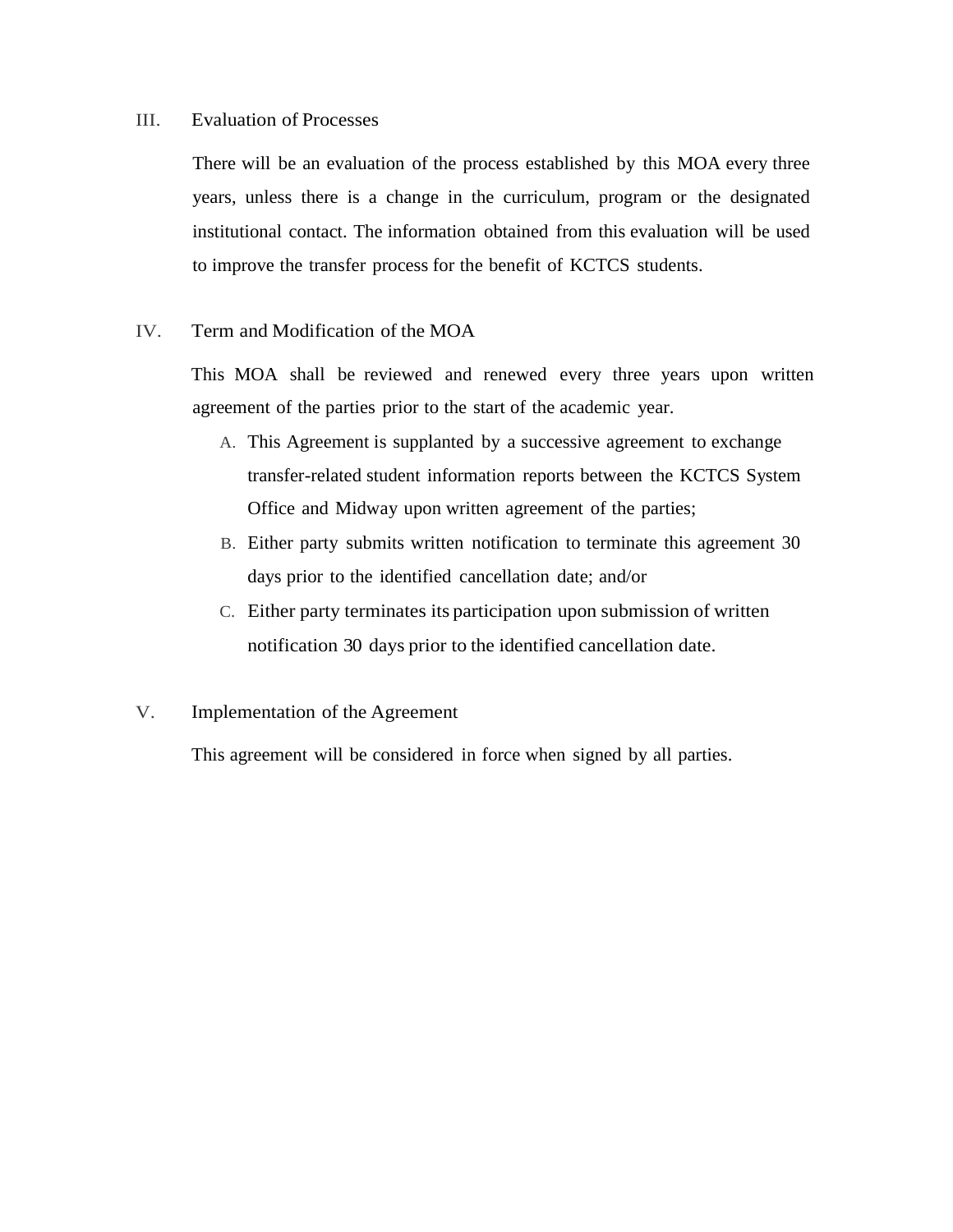## ATTACHMENT A

## INSTITUTIONAL CONTACTS AT KCTCS AND MIDWAY FOR KCTCS RECORDS AND REPORTS

# **KCTCS System Office**

Harmony Little Career Pathways Director, Chancellor's Office Kentucky Community and Technical College System 300 North Main Street Versailles, KY 40383 859-256-3591 [harmony.little@kctcs.edu](mailto:harmony.little@kctcs.edu)

# **Midway University**

Krista Story Director of CRM and Analytics Midway University 512 East Stephens Street Midway, KY 40347 859-846-5789 [kstory@midway.edu](mailto:kstory@midway.edu)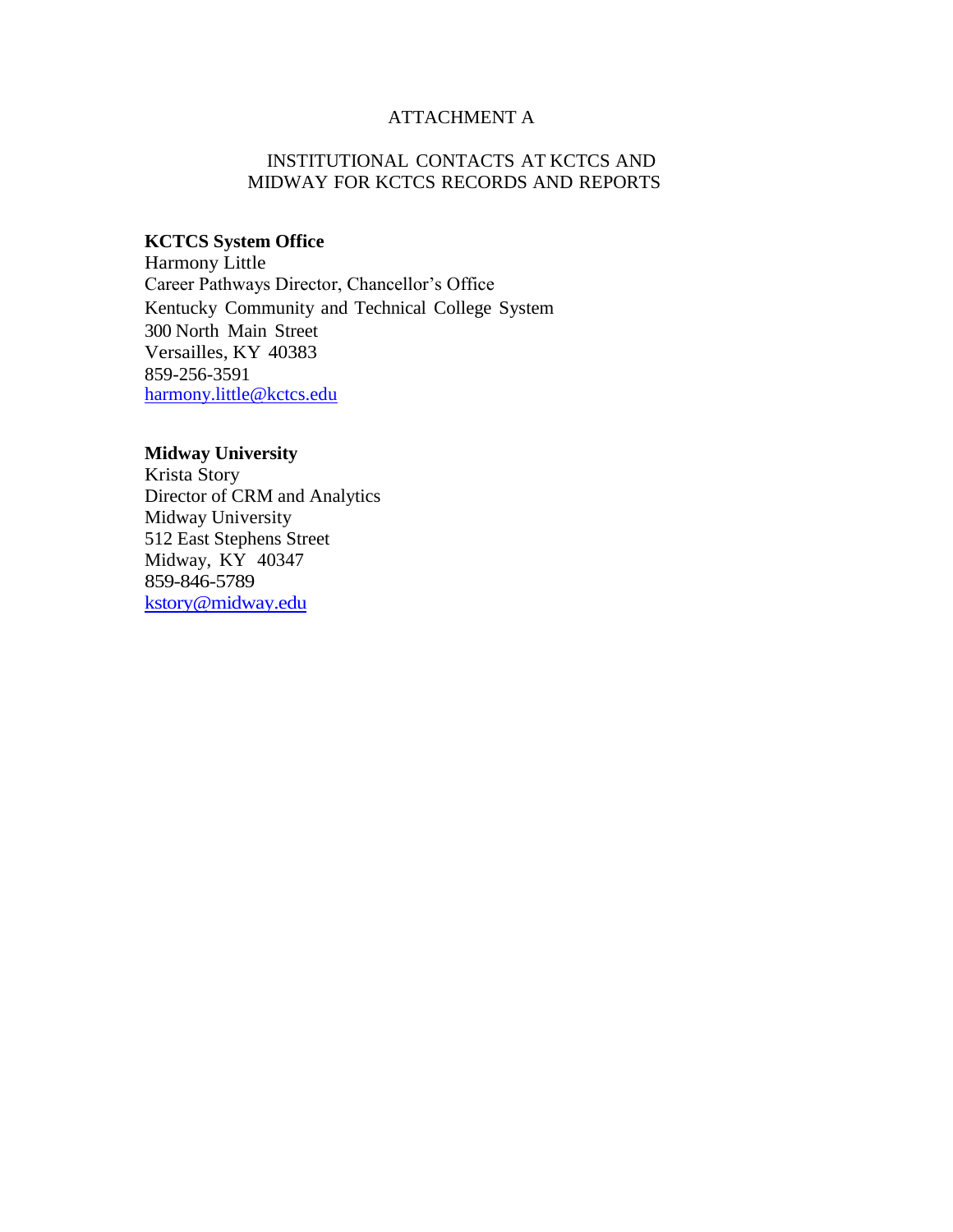## ATTACHMENT B

## MIDWAY CONNECTION PROGRAM UNDERGRADUATE CATALOG **DESCRIPTION**

#### Midway Connection Program

The Midway Connection Program facilitates the transfer processfromother collegesto Midway, and eases students' transition to and timely graduation from Midway. The program is available to students who are currently enrolled at anotherinstitution (e.g., a community college) and intend to transfer to Midway to complete a baccalaureate degree. Studentsmust apply for admission to Midway, meet all admission requirements, and be accepted to Midway before enrolling in the Midway Connection program.

Upon admission and completion of the Midway Connection program agreement, participating students are granted continuous accessto Midway's'Self-Service' degree audit system allowing them to view their individualized degree plan and progress toward a Midway baccalaureate degree. The degree audit is then kept current through regular submission of transcripts to Midway for credit evaluation. (Note: Midway Connection students may not enroll in Midway coursework without first requesting visiting-student status through their advisor.)

When ready to transfer to Midway, the student must apply for admission to the university as a degree-seeking student forthe term inwhich they wish to begin. Tomaintain enrollment in the Midway Connection Program, a student must:

- maintain a minimum 2.0 grade-point average (GPA) on all college-level work completed to date;
- complete, with a grade of C or better, no fewer than six (6) credits in the most recent fall/spring semester, and
- meet with an assigned Midway advisor at least twice per academic year to discuss their progress and plans for transfer and graduation.

Students who fail to meet any of the above standards will be given one fall orspring semesterto comply, after which they will be disenrolled from the Midway Connection program. Upon enrollment in the Midway Connection program, participants will have a catalog year associated with their student record designating the academic year fortheir degree program as well asGeneral Educationand University graduation requirements. Shouldgraduation requirements subsequently change, students may request a move to the current Catalog through theRegistrar's Office. The catalog year may be foundon the student's Self-Service degree audit.

Students who fail to maintain their enrollment in the Midway Connection program mayapplyforreadmission to the program; however, their catalog year will be on the date of reenrollment.

Forfurther information regarding the Midway Connection program, contact the Dean of Online Admissions, 859-846-6248.